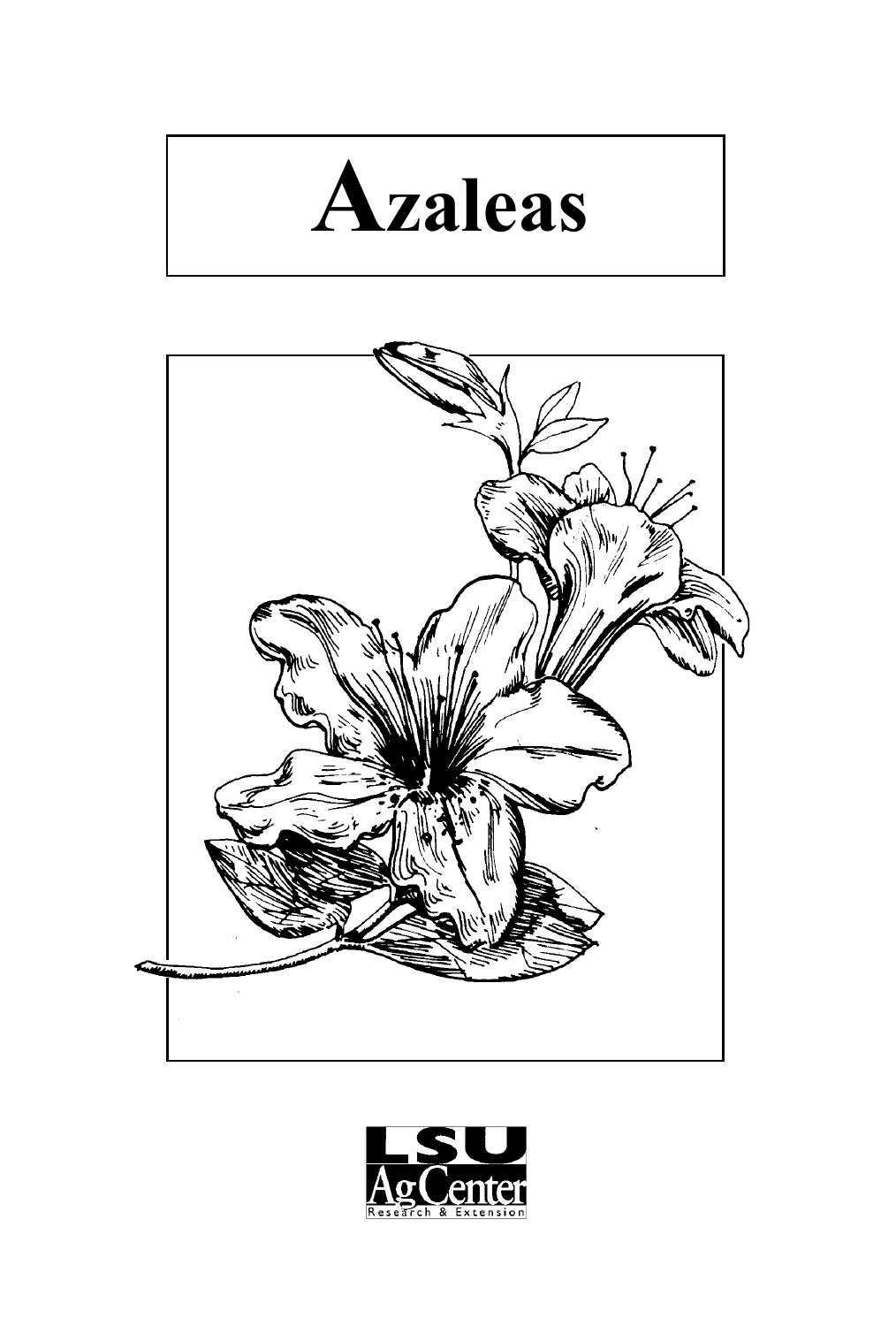



 $\bf{A}$ za $\bf{le}$ as<br>Azaleas, the major ornamental plant in Louisiana's residential and commercial landscapes, are available in a tremendous number of flower colors, growth habits and foliage characteristics. It's impossible to include a complete list and information on all of the available varieties, but this publication includes information on planting and maintenance, pest control recommendations and details on popular varieties.

## **Planting and Bed Preparation**

One of the most important considerations for optimum performance of azaleas in landscape settings is proper bed preparation. Provide a loose, very well-drained soil. Most native soil in Louisiana is clay based. Amend clay soils with sand and a generous supply of organic matter, preferably pine bark. It is also recommended to raise the landscape bed 4 to 6 inches. Surface and internal drainage are critical.

Maintaining an ideal soil pH is also critical to azalea success. The recommended pH for azaleas is 5.0-6.0, with 5.0-5.5 being ideal. Non-Indian azaleas are more susceptible to problems caused by improper pH than are Indian varieties. Soil pH needs to be determined by conducting a soil test. Organic matter additions may modify soil pH, so conduct a soil test after preparing the landscape bed. Many Louisiana soils need to have the pH lowered with elemental sulfur, aluminum sulfate or ammonium sulfate to grow azaleas successfully.

When planting, set the azalea plants in the hole no deeper than they were growing in the original container. If properly mulched, azaleas can be planted even 1 to 2 inches higher than the soil grade of the landscape used.

### **Fertilization**

Azaleas need regular fertilization to perform well. Fertilize azaleas in late winter/ early spring with an azalea-camellia fertilizer or a general use ornamental slow-release fertilizer. A recommended fertilizer rate is 1-2 lbs. of nitrogen per 1000 ft<sup>2</sup> of bed area. Broadcast the fertilizer over the bed area, or divide the fertilizer equally among the plants in the bed. Foliar applications of iron or application of a granular fertilizer containing iron, such as Ironite, may be needed when soil pH leads to deficiencies.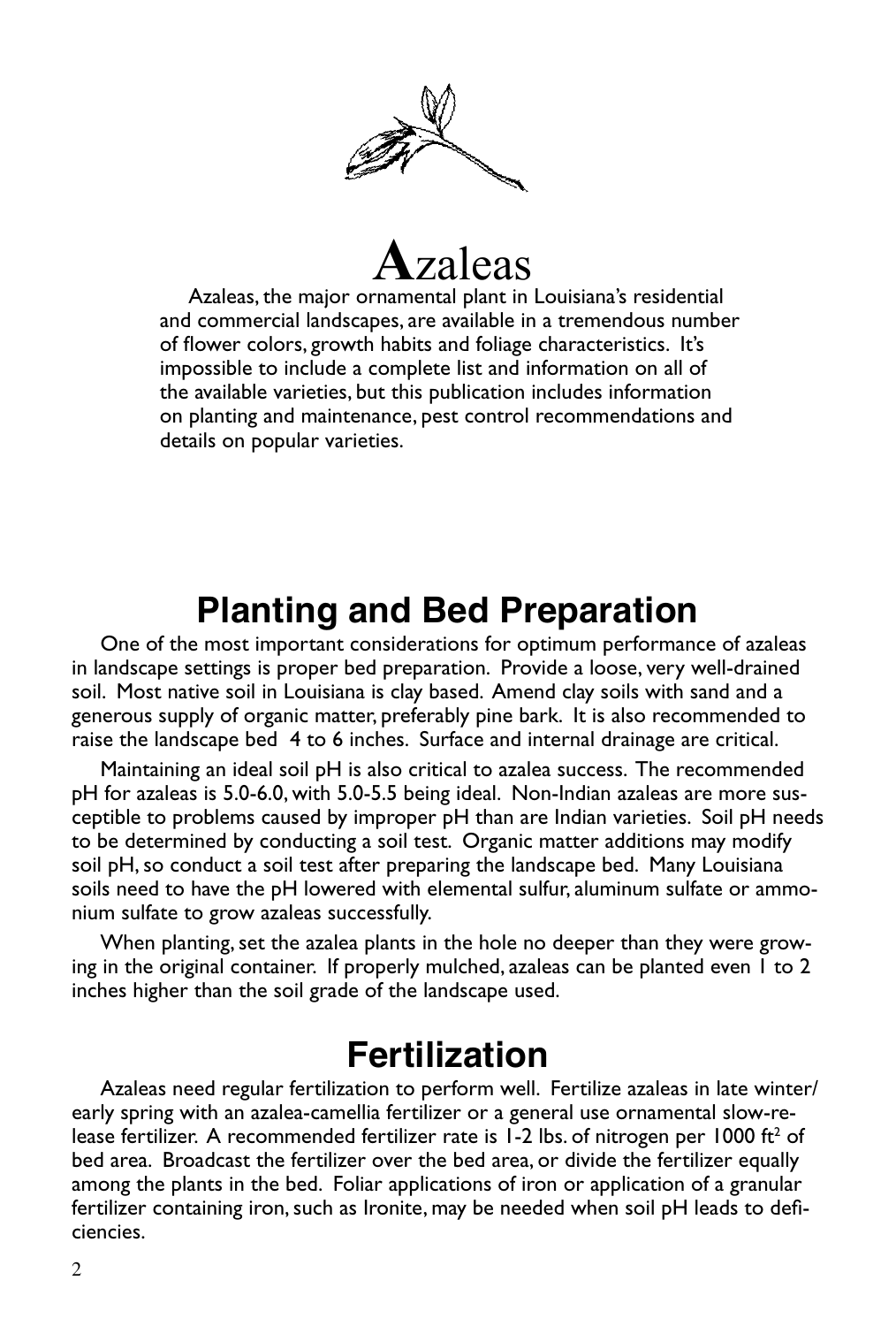# **Mulching and Irrigation**

Azaleas are a very shallow-rooted plant. If planted "high" in a landscape bed, they must be properly mulched to conserve soil moisture. Excellent mulches for azaleas are pine straw needles, pine straw shavings, cypress mulch and pine bark mulch. Leaves and compost can also be used. A proper mulch not only conserves soil moisture (reducing the frequency and amount of irrigation needed), but also increases the aesthetics of a planting, suppresses weed growth, adds organic matter to the soil and minimizes soil temperature fluctuations.

Irrigate azaleas during dry periods at the rate of 0.5-1.0 inch weekly. It's best to water infrequently and deeply than to water frequently and shallowly. Be sure to know the quality of irrigation water used on azaleas. Azaleas are sensitive to irrigation water of poor quality — water with undesirable alkalinity, sodium and chlorine levels.

Major azalea pruning should be completed soon after flowering is over in early spring. Remove a small amount of wood annually by thinning out tall spindly canes instead of delaying until more severe pruning is required. Indica-type azaleas generally require more regular pruning than other varieties. Remember to have a reason to prune before beginning.

### **Diseases and Insects**

Insect and disease monitoring and control are essential for beautiful azaleas. Insects and related pests presenting problems on azaleas include lacebugs, spider mites, azalea bark scale and leaf miners. Diseases presenting problems on azaleas include leaf gall, petal blight and root rot. Contact a county agent at your parish office of the Louisiana Cooperative Extension Service for identification and control recommendations.

#### *Petal Blight*

Petal blight is a serious disease problem on azaleas in Louisiana. Affected flowers have small, water-soaked spots. Under favorable environmental conditions, the spots increase in size until they cover the entire flower. Blooms then collapse. Petal blight can be controlled by applying protective fungicides when the flowers are in bloom.

#### *Leaf Gall*

Azalea leaf gall is caused by the fungus *Exobasidium.* This common disease causes the leaves or flower parts to become thickened, curled, fleshy and pale green to white or pink. To control, hand pick the galls as soon as they appear. Several fungicides are also labeled for control of leaf gall on azaleas.

#### *Root Rot*

Azaleas are very susceptible to root rot. These soil-borne fungi are prevalent whenever internal and surface soil drainage is poor. This is why proper bed preparation is so important. Homeowners have few options for control of root rot once it becomes a major problem. There are varietal differences in response to root rot. Typically, Indian azaleas have the fewest problems, and dwarf, kurume azaleas are the most susceptible.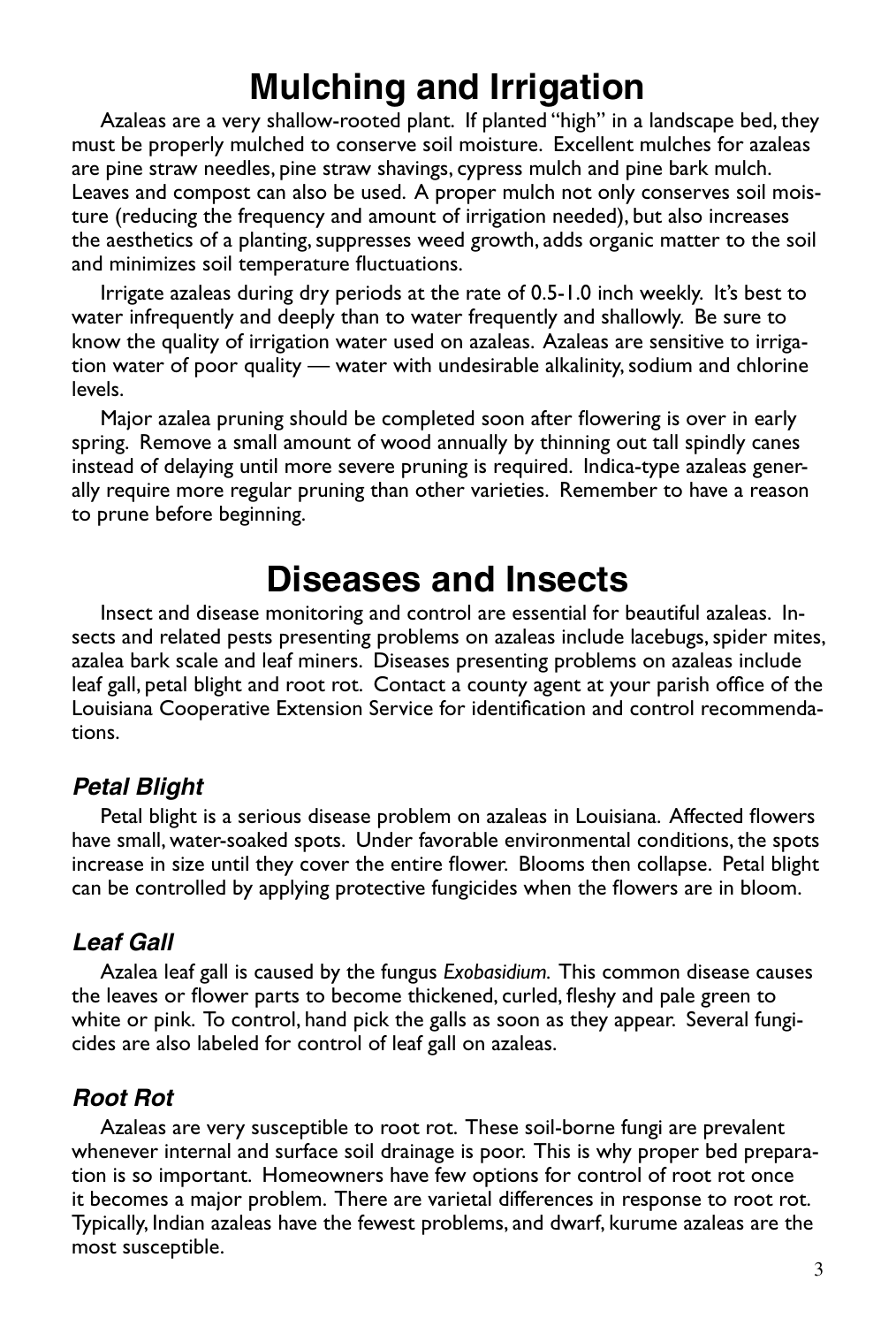#### *Spider Mites*

Bronzing of older foliage is one of the first indications of a possible spider mite presence. Miticides can be applied at 7- to 10-day intervals for control. Usually fall, followed by late spring, application is recommended.

#### *Bark Scale*

Bark scale is found on azaleas along small limbs and in the crotches of the plant. Scales secrete large amounts of honeydew on which a sooty mold fungus grows. Insecticides and summer or dormant oil applications can control bark scale successfully.

#### *Lacebug*

Azalea lacebugs are small insects that feed on the underside of the leaves. This feeding results in a mottled discoloration with speckles of a dark excrement. Lacebugs present serious problems in azalea plantings across Louisiana. Infestations usually begin in late winter to early spring, with another infestation typical in late summer.

#### *Leaf Miners*

Leaf miners are small insects that roll the margins of the leaves or tunnel between the upper and lower leaf surfaces. It is crucial to control injury just as it begins to occur.

### *Freeze Injury*

Many azaleas suffer from freeze injury during severe winters. The bark will show longitudinal cracks or splitting. Partial or complete girdling of stems may occur. Many times this injury goes unnoticed until May or June when dry weather occurs. The plant then wilts because of insufficient moisture. Select the hardier, better adapted varieties where freeze injury could be a problem. Late spring frost coming when flower buds are nearly ready to open can kill flowers.

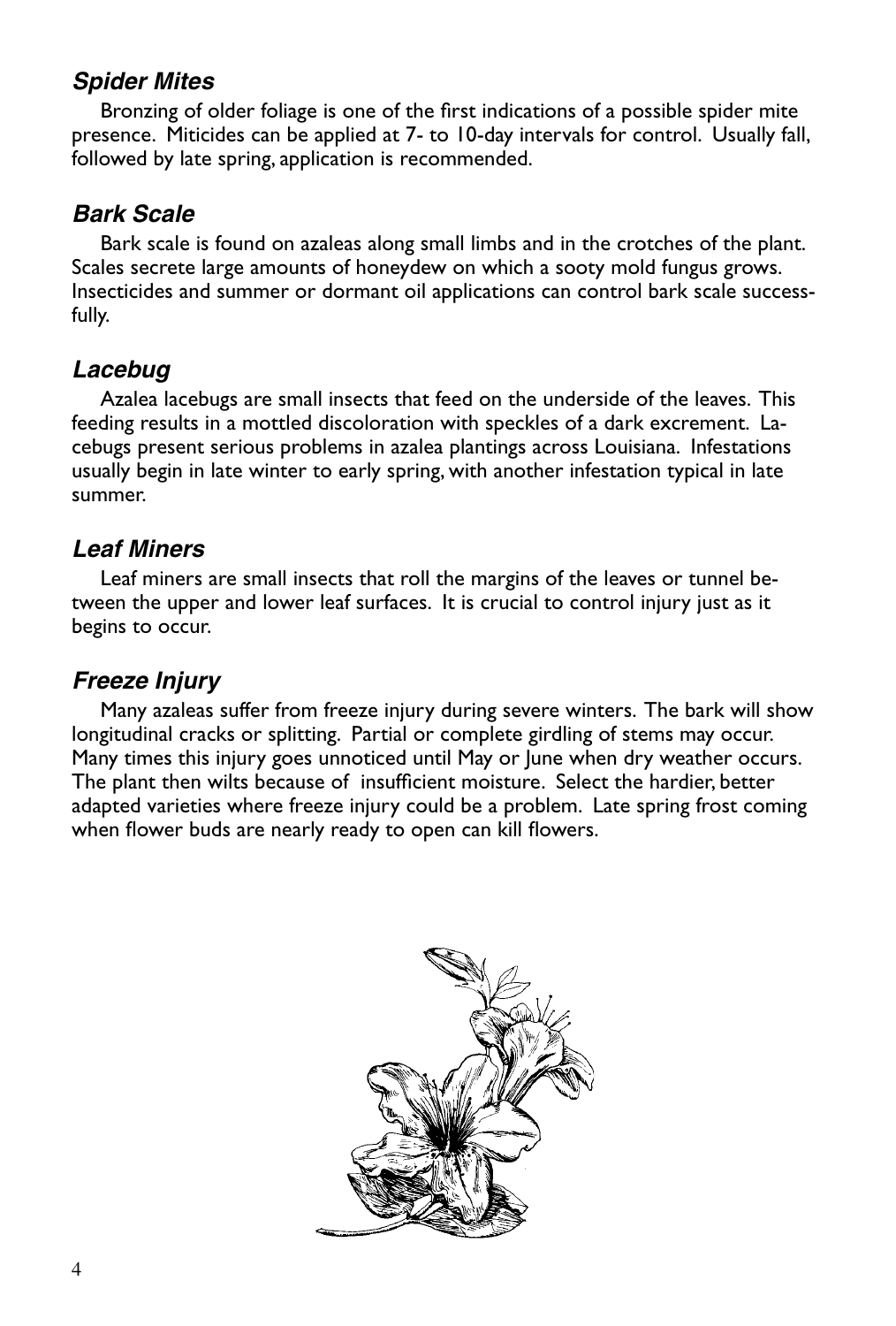# **Varieties**

The most common azaleas grown in Louisiana landscapes are Indian azaleas (*Rhododendron indicum*). A native of Japan, they are characterized by a broad, mounding growth habit. An average mature height is 6 feet x 6 feet, although older, unpruned specimens can easily obtain heights of 10 feet with an equal spread. Flowers of Indian azaleas are usually 2 to  $3$  1/2 inches across. The table below gives information on the most popular Indian varieties.

| Indian Azalea Variety  | Comments                                                                                                              |
|------------------------|-----------------------------------------------------------------------------------------------------------------------|
| Daphne Salmon          | Compact grower<br>Salmon pink flowers<br>Medium height<br>Mid-season flowering                                        |
| Formosa Red            | Also called Dixie Beauty<br>A sport of Formosa                                                                        |
| Fielder's White        | <b>White flowers</b><br>Spreading growth habit<br>Mid-season flowering                                                |
| Formosa                | Magenta flowers<br>Most popular azalea<br>Very vigorous, upright growth<br>Early flowering                            |
| George L. Tabor        | <b>Bluish-pink flowers</b><br>Mid-season flowering                                                                    |
| Judge Solomon          | Rosy-pink flowers<br>Similar to Formosa<br>Mid-season flowering                                                       |
| Mrs. G.G. Gerbing      | Large white flowers<br>A sport of George L. Tabor<br>Spreading growth habit                                           |
| <b>President Clay</b>  | Orange-red flowers<br>Vigorous, upright growth<br>Smaller flowers than other Indian varieties<br>Mid-season flowering |
| <b>Pride of Mobile</b> | Watermelon-red flowers<br>Vigorous grower<br>Mid-season flowering                                                     |
| Southern Charm         | Large, rosy-pink flowers<br>Vigorous grower<br>A sport of Formosa                                                     |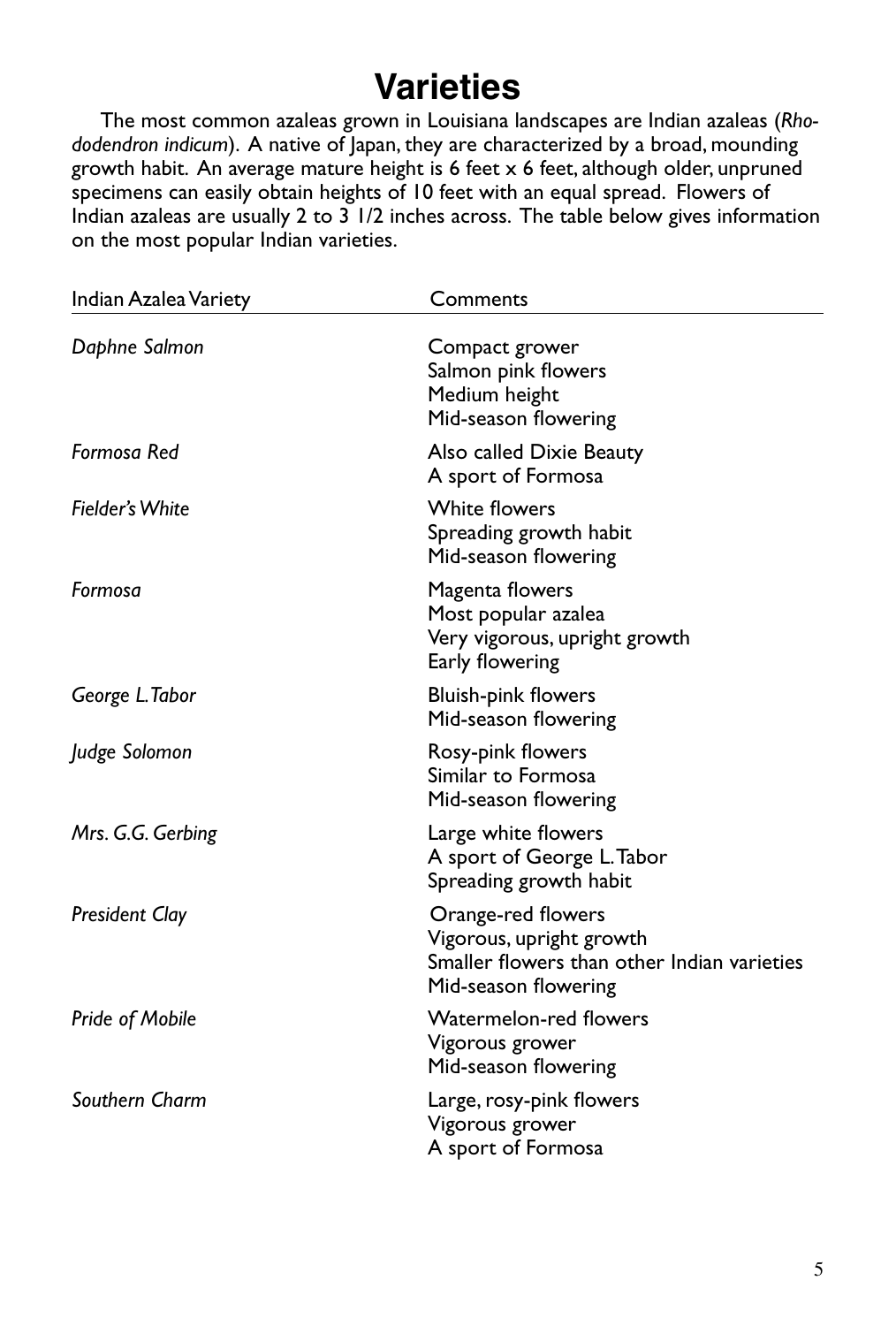

Kurume azaleas (*Rhododendron kurume*) are typically referred to as dwarf azaleas. They reach heights of 4 to 6 feet, but normally don't reach this size. A more normal size is 3 feet. Kurume azaleas grow slowly and have denser growth than Indian varieties. Flowers are usually 1 1/2 to 2 inches across. The table below gives information on the most popular kurume varieties.

| Kurume Azalea Variety | Comments                                                                                     |
|-----------------------|----------------------------------------------------------------------------------------------|
| Christmas Cheer       | Bright red flowers<br>Compact growth<br>Mid-season flowering                                 |
| Coral Bells           | Very popular variety<br>Shell-pink flowers<br>Early mid-season flowering                     |
| Hershey's Red         | Bright red flowers<br>Double flowers<br>Heavy bloomer<br>Mid-season flowering                |
| H.H. Hume             | Bright carmine-red flowers<br>Low, mounding growth habit<br>Mid-season flowering             |
| Hinodegiri            | Carmine-red flowers<br>Low, mounding growth habit<br>Mid-season flowering                    |
| Snow                  | <b>White flowers</b><br>Compact growth habit<br>Persistent flowering<br>Mid-season flowering |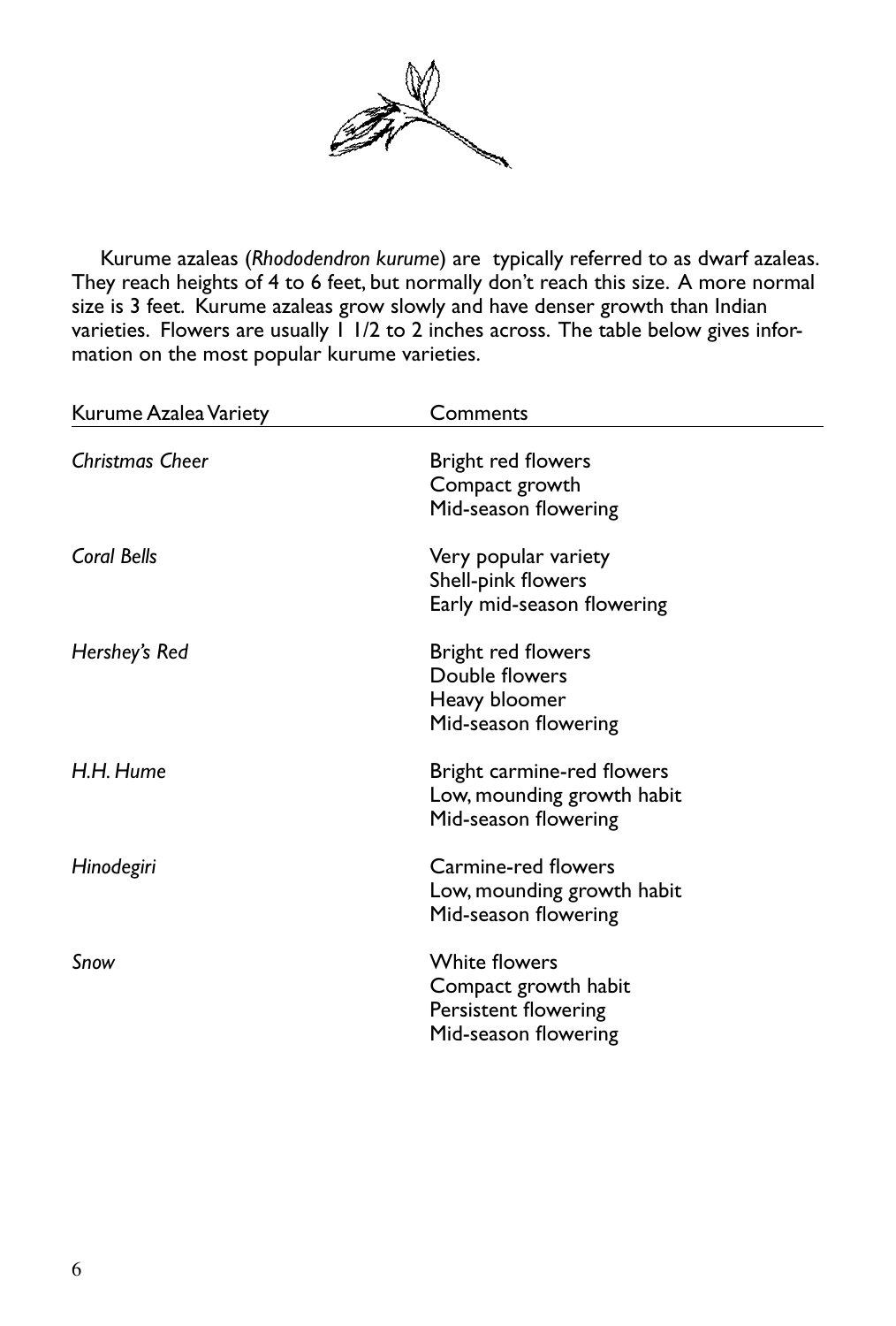Later blooming varieties are the satsuki hybrids and related Rhododendron eriocarpum species. Satsuki means "fifth month" in Japanese. The satsuki hybrid azaleas flower later in the spring season, usually April and May, than Indian and kurume azaleas. They have larger flowers than kurumes and a low, dense, mounding growth habit. The table below gives information on the most popular satsuki and related varieties.

| Satsuki and Related<br><b>Azalea Varieties</b> | Comments                                                                                                      |
|------------------------------------------------|---------------------------------------------------------------------------------------------------------------|
| Gyokushin                                      | Large, white flowers with pink centers<br>Excellent foliage<br>Low, compact growth habit                      |
| Pink Gumpo                                     | Large, rosy-pink flowers<br>Small foliage<br>Low, dense growth habit                                          |
| Pink Macrantha                                 | Large, pink flowers<br>Reddish foliage<br>Old flowers stay on plant                                           |
| Red Gumpo                                      | <b>Red flowers</b><br>Later blooming<br>Low, compact growth habit                                             |
| White Gumpo                                    | <b>White flowers</b><br>Very late flowering<br>Low, compact growth habit                                      |
| Hardy Gardenia                                 | Linwood azalea<br>White, gardenia-like flowers<br>Low, spreading growth habit<br>Great white flowering azalea |

Other popular azalea groups recommended for landscape plantings in Louisiana are Glenn Dale hybrids, Carla hybrids, Girard hybrids and Robin Hill hybrids.

**Glenn Dale** hybrids include several hundred varieties developed as "cold hardy" replacements for Southern Indian varieties. Popular Glenn Dale hybrids include Allure (rosy-pink flowers), Copperman (orange-red flowers) and Fashion (salmon to orange-red flowers).

**Carla** hybrids were released from an azalea breeding program at North Carolina State University (CAR) and the Louisiana State University Agricultural Center (LA). Popular Carla varieties are Carror (semi-double rose pink flowers) and Sunglow (bright red flowers).

Another azalea group developed for improved cold hardiness is the **Girard** hybrids. These compact growers produce single or double flowers in shades of white, red, pink and lavender. Popular Girard hybrids are Hot Shot (orange-red flowers), Sandra Ann (purple flowers) and Unsurpassable (red flowers).

Another azalea hybrid group, the **Robin Hills,** adapt well to the Deep South. They bloom heavily in the fall and also flower in the spring, commonly leading to the